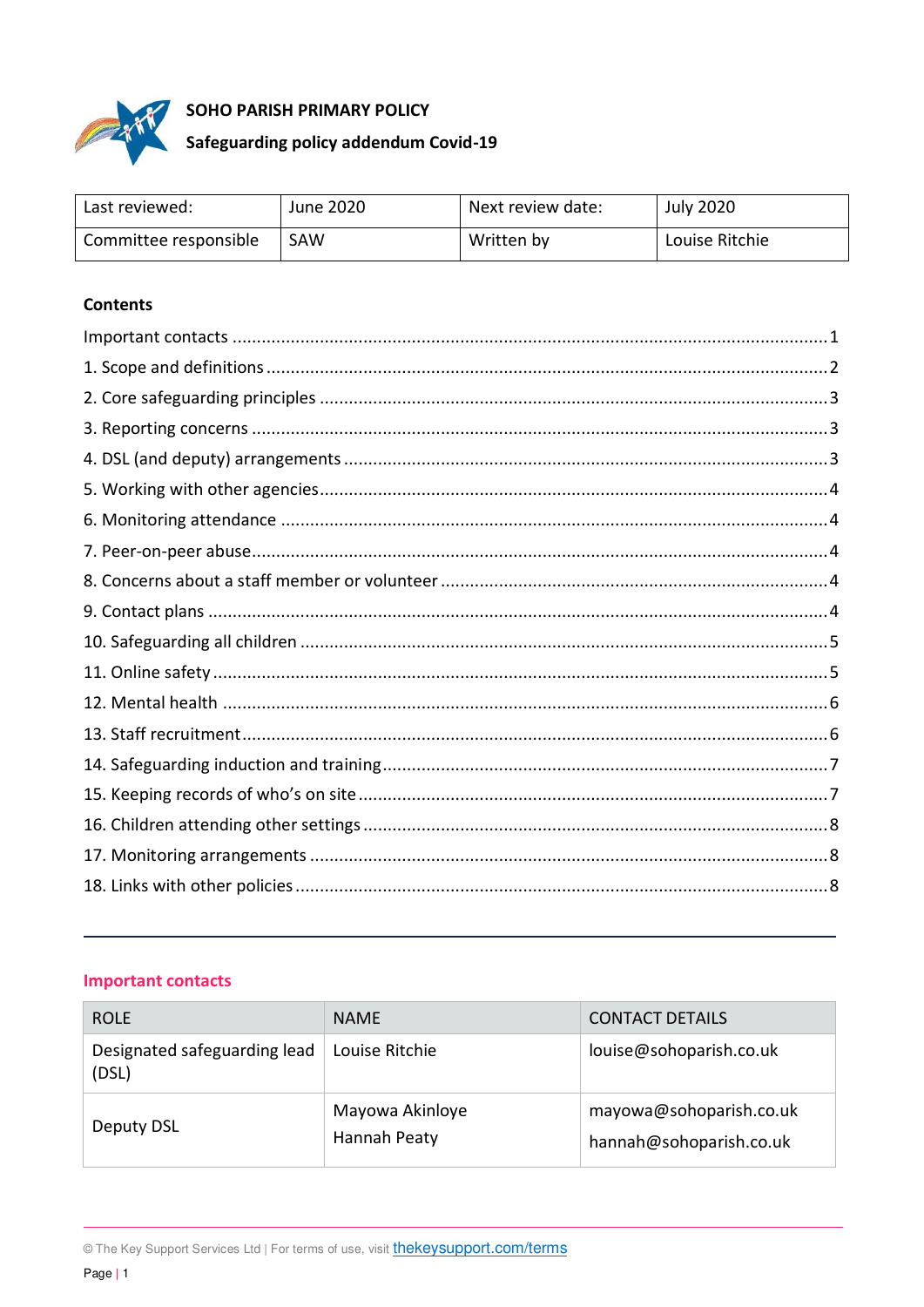| <b>ROLE</b>                                                                            | <b>NAME</b>                                               | <b>CONTACT DETAILS</b>                                                                |
|----------------------------------------------------------------------------------------|-----------------------------------------------------------|---------------------------------------------------------------------------------------|
| After school club DSL                                                                  | Laura Morris                                              | laura@sohoparish.co.uk                                                                |
| Designated member of<br>senior leadership team if DSL<br>(and deputy) can't be on site | Robyn Churchman<br>Rosie Malton                           | robyn@sohoparish.co.uk<br>rosie@sohoparish.co.uk                                      |
| Headteacher                                                                            | Louise Ritchie                                            | louise@sohoparish.co.uk                                                               |
| Local authority designated<br>officer (LADO)                                           | Vanessa Silva Carreira<br><b>Child Protection Adviser</b> | Telephone: 020 7641 7668<br>Telephone: 07971 092072<br>Email: LADO@westminster.gov.uk |
| Chair of governors                                                                     | Lyn Meadows                                               | chair@sohoparish.co.uk                                                                |

## <span id="page-1-0"></span>**1. Scope and definitions**

This addendum applies during the period of phased return following school closure due to COVID-19. It reflects updated advice from our local authority: Bi-borough Westminster/RBKC

It sets out changes to our normal child protection policy in light of the Department for Education's guidance [Coronavirus: safeguarding in schools, colleges and other providers,](https://www.gov.uk/government/publications/covid-19-safeguarding-in-schools-colleges-and-other-providers) and should be read in conjunction with that policy.

Unless covered here, our normal child protection policy continues to apply.

The Department for Education's definition of 'vulnerable children' includes those who:

Are assessed as being in need, including children:

- With a child protection plan
- With a child in need plan
- Looked after by the local authority
- Have an education, health and care (EHC) plan

Have been assessed as otherwise vulnerable by educational providers or LAs, for example those who are:

- On the edge of receiving support from children's social care services
- Adopted
- At risk of becoming NEET ('not in employment, education or training')
- Living in temporary accommodation
- Young carers
- <span id="page-1-1"></span>Considered vulnerable at the provider and LA's discretion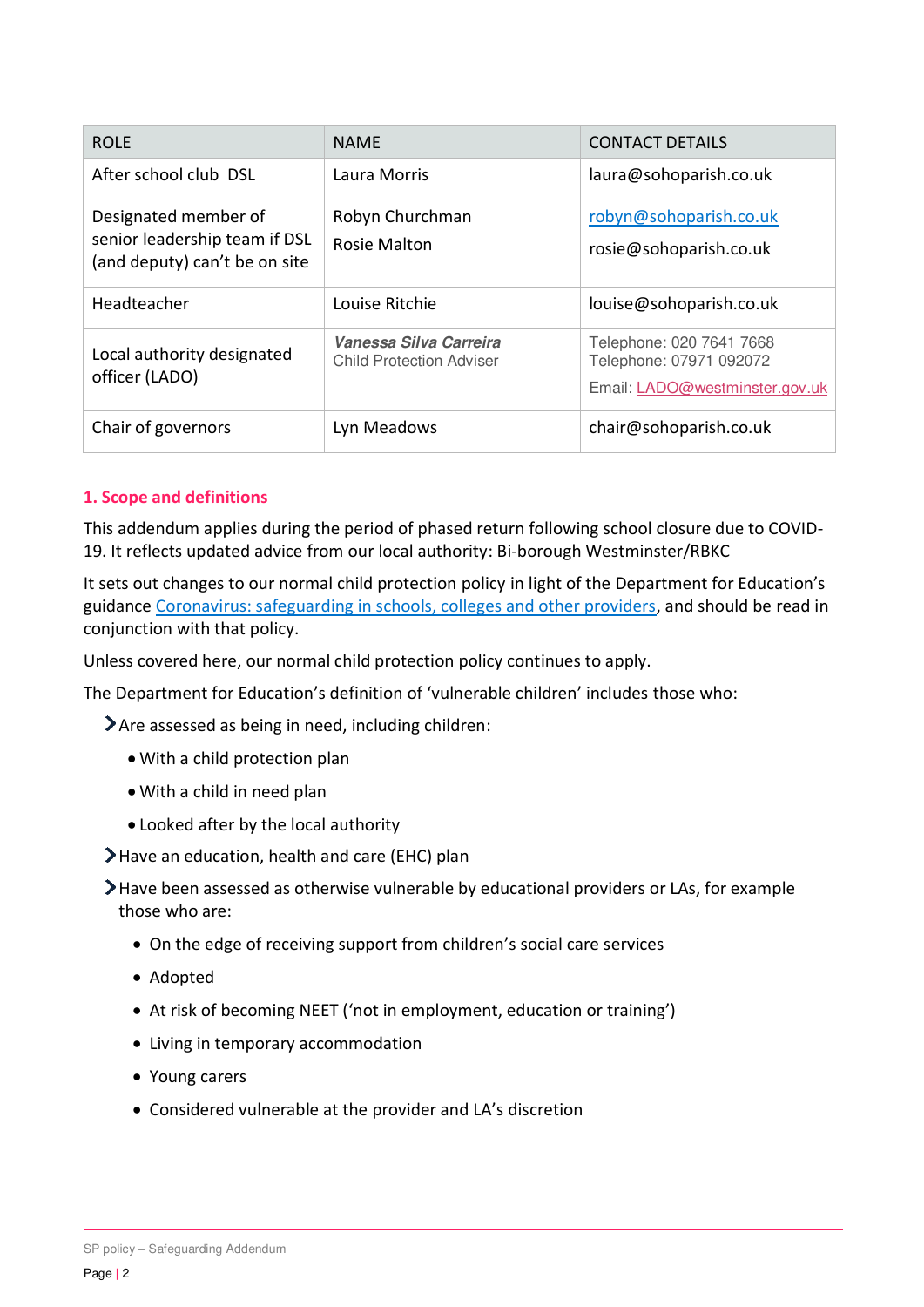## **2. Core safeguarding principles**

We will still have regard to the statutory safeguarding guidance, [Keeping Children Safe in Education.](https://www.gov.uk/government/publications/keeping-children-safe-in-education--2)

Although we are operating in a different way to normal, we are still following these important safeguarding principles:

- The best interests of children must come first
- If anyone has a safeguarding concern about any child, they should continue to act on it immediately
- A designated safeguarding lead (DSL) or deputy should be available at all times (see section 4 for details of our arrangements)
- It's essential that unsuitable people don't enter the school workforce or gain access to children
- Children should continue to be protected when they are online

#### <span id="page-2-0"></span>**3. Reporting concerns**

All staff and volunteers must continue to act on any concerns they have about a child immediately. It is still vitally important to do this, both for children continuing to attend or returning to school and those at home. Concerns continue to be reported to the DSL and recorded in CPOMs.

As a reminder, all staff should continue to work with and support children's social workers, where they have one, to help protect vulnerable children.

## <span id="page-2-1"></span>**4. DSL (and deputy) arrangements**

We aim to have a trained DSL or deputy DSL on site wherever possible. Details of all important contacts are listed in the 'Important contacts' section at the start of this addendum.

If our DSL (or deputy) can't be in school, they can be contacted remotely by phone or email. Staff should ensure they have all relevant numbers.

We will keep all school staff informed as to who will be the DSL (or deputy) on any given day. If the DSL is not present staff will be advised which member of staff on site to contact with any concerns and how the DSL can be contacted.

We will ensure that DSLs (and deputies), wherever their location, know who the most vulnerable children in our school are.

On occasions where there is no DSL or deputy on site, another leader will take responsibility for coordinating safeguarding. This will be Rosie or Robyn.

The leader will be responsible for liaising with the off-site DSL (or deputy) to make sure they (the senior leader) can:

- $\blacktriangleright$  Identify the most vulnerable children in school
- Update and manage access to child protection files / CPOMs, where necessary
- <span id="page-2-2"></span>Liaise with children's social workers where they need access to children in need and/or to carry out statutory assessments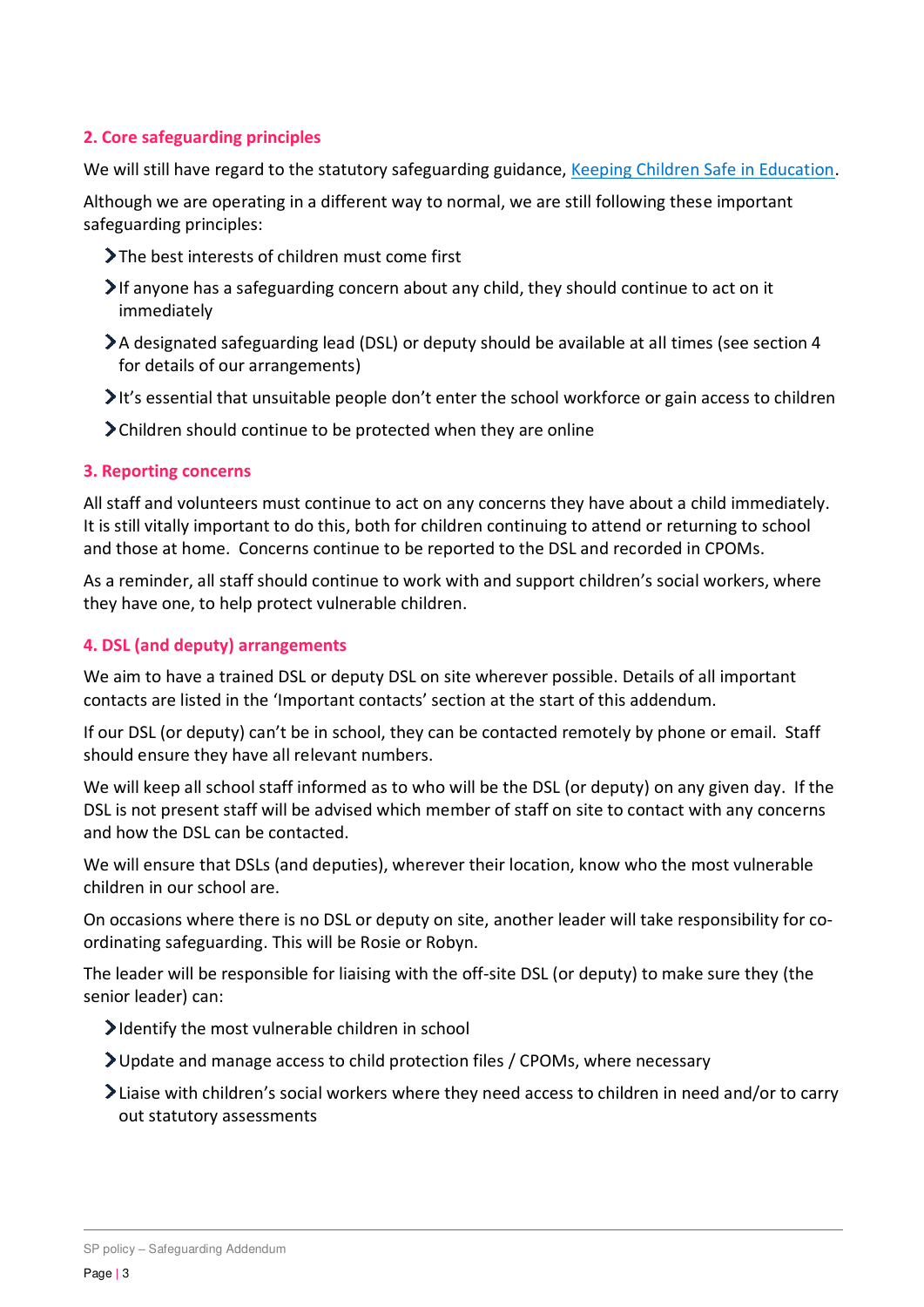## **5. Working with other agencies**

We will continue to work with children's social care and with virtual school heads for looked-after and previously looked-after children.

We will continue to update this addendum where necessary, to reflect any updated guidance from:

- $\sum$  The police
- The local authority about children with education, health and care (EHC) plans, the local authority designated officer and children's social care, reporting mechanisms, referral thresholds and children in need

#### <span id="page-3-0"></span>**6. Monitoring attendance**

We will resume taking our attendance register. We will also continue to submit the Department for Education's daily online attendance form, until no longer asked to do so.

Where any child we expect to attend school doesn't attend, or stops attending, we will:

- Follow up on their absence with their parents or carers, by calling them each day after registration
- Notify their social worker, where they have one

We will make arrangements with parents and carers to make sure we have up-to-date emergency contact details, and additional contact details where possible. All parents whose children have returned to school have been asked to ensure the three emergency contacts are up to date.

#### <span id="page-3-1"></span>**7. Peer-on-peer abuse**

We will continue to follow the principles set out in part 5 of Keeping Children Safe in Education when managing reports and supporting victims of peer-on-peer abuse.

Staff should continue to act on any concerns they have immediately – about both children attending school and those at home.

## <span id="page-3-2"></span>**8. Concerns about a staff member or volunteer**

We will continue to follow the principles set out in part 4 of Keeping Children Safe in Education.

Staff should continue to act on any concerns they have immediately – whether those concerns are about staff/volunteers working on site or remotely.

We will continue to refer adults who have harmed or pose a risk of harm to a child or vulnerable adult to the Disclosure and Barring Service (DBS).

We will continue to refer potential cases of teacher misconduct to the Teaching Regulation Agency. We will do this using the email address [Misconduct.Teacher@education.gov.uk](mailto:Misconduct.Teacher@education.gov.uk) for the duration of the COVID-19 period, in line with government guidance.

## <span id="page-3-3"></span>**9. Contact plans**

We have contact plans for children with a social worker, and other children who we have safeguarding concerns about, for circumstances where: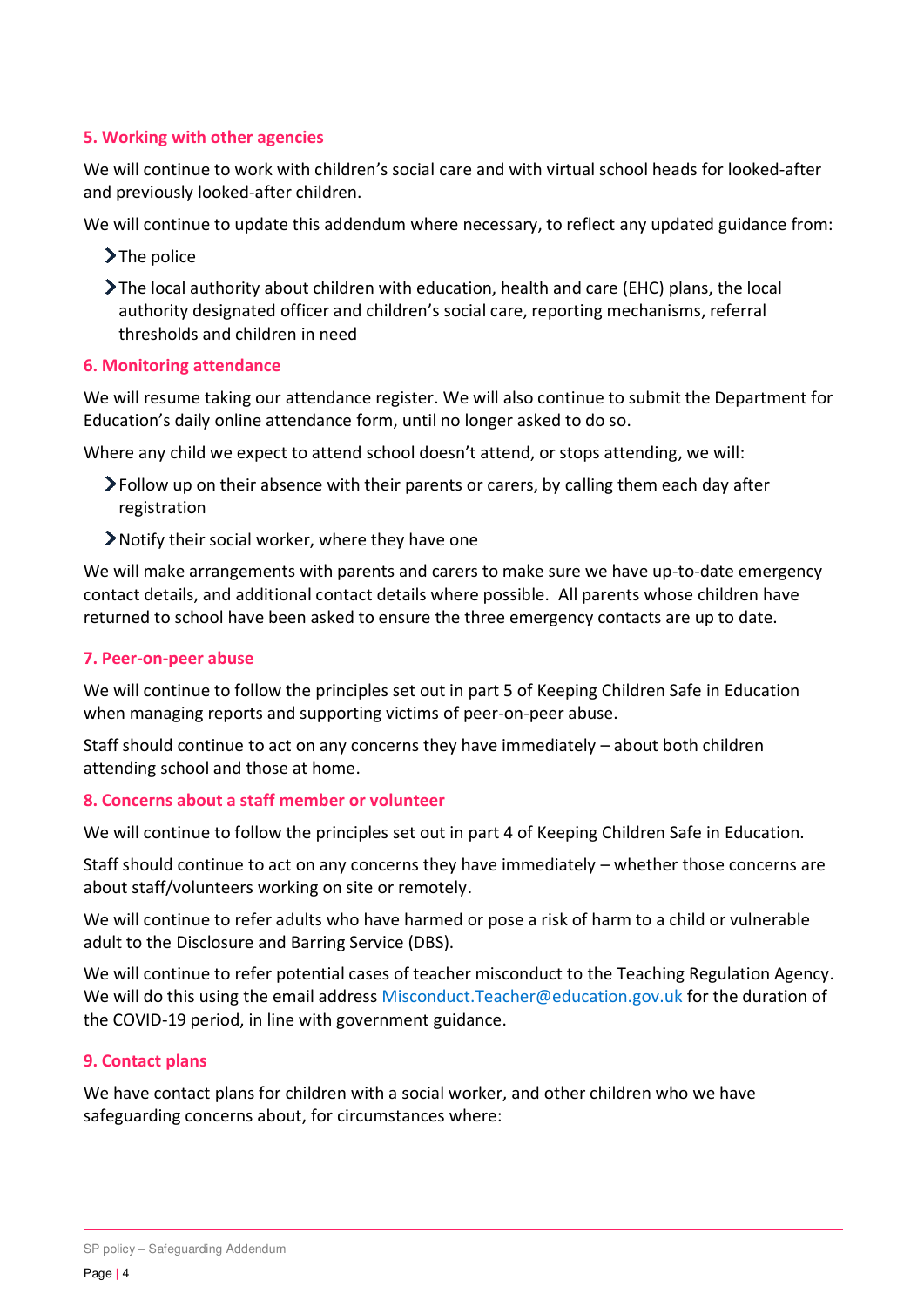- They won't be attending school (for example where the school, parent/carer and social worker, if relevant, have decided together that this wouldn't be in the child's best interests); or
- They would usually attend but have to self-isolate
- Each child with a social worker will attend school as part of the key worker/vulnerable group.
- If they cannot attend a designated staff member will make regular contact and liaise with the social worker
- Class teachers of pupils with a social worker will call more regularly

If we can't make contact, we will contact social care or the police.

#### <span id="page-4-0"></span>**10. Safeguarding all children**

Staff and volunteers are aware that this difficult time potentially puts all children at greater risk.

Staff and volunteers will continue to be alert to any signs of abuse, or effects on pupils' mental health that are also safeguarding concerns, and act on concerns immediately in line with the procedures set out in section 3 above.

#### **10.1 Children returning to school**

The DSL (or deputy) will do all they reasonably can to find out from parents and carers whether there have been any changes regarding welfare, health and wellbeing that they should be aware of before the child returns.

Staff and volunteers will be alert to any new safeguarding concerns as they see pupils in person.

#### **10.2 Children at home**

The school will maintain contact with children who are not yet returning to school. Staff will try to speak directly to children at home to help identify any concerns. They will use school phones and devices to make calls home. Or, if necessary they will use personal phones but they will withhold their personal number.

Staff and volunteers will look out for signs like:

- Not completing assigned work or logging on to school systems
- No contact from children or families
- Seeming more withdrawn during any class check-ins or video calls

#### <span id="page-4-1"></span>**11. Online safety**

#### **11.1 In school**

We will continue to have appropriate filtering and monitoring systems in place in school. This is managed by Adept and we have several contacts in case one is not available.

#### **11.2 Outside school**

Where staff are interacting with children online, they will continue to follow our existing staff behaviour policy, code of conduct, IT and internet acceptable use policy, Remote learning policy and Acceptable use for live lessons policy.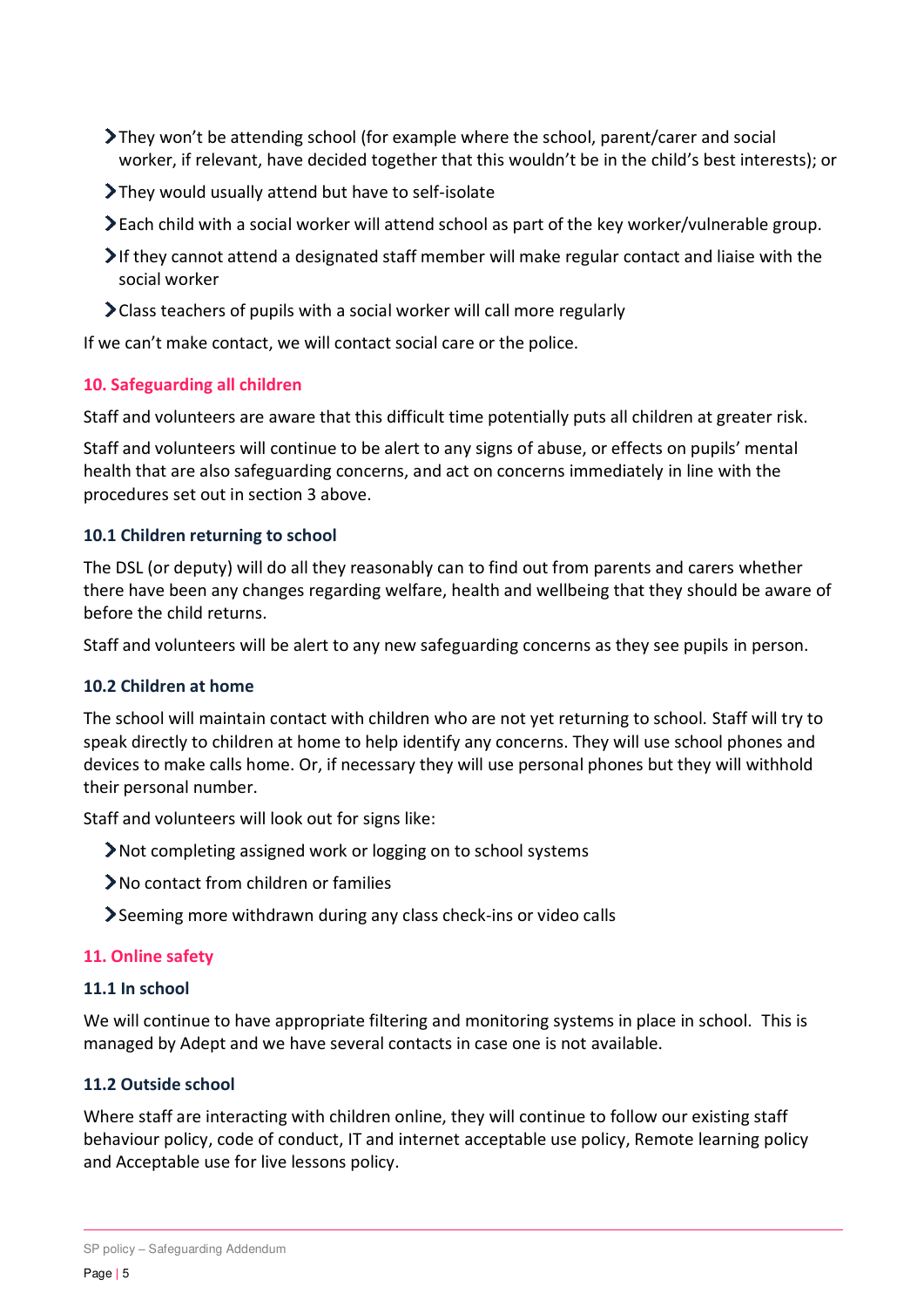Staff will continue to be alert to signs that a child may be at risk of harm online, and act on any concerns immediately, following our reporting procedures as set out in section 3 of this addendum.

We will make sure children know how to report any concerns they have back to our school, and signpost them to other sources of support too.

## **11.3 Working with parents and carers**

We will make sure parents and carers:

- Are aware of the potential risks to children online and the importance of staying safe online
- $\blacktriangleright$  Know what our school is asking children to do online, including what sites they will be using and who they will be interacting with from our school
- Are aware that they should only use reputable online companies or tutors if they wish to supplement the remote teaching and resources our school provides
- Know where else they can go for support to keep their children safe online

This will be shared on the home learning page of the school website.

#### <span id="page-5-0"></span>**12. Mental health**

#### **12.1 Children returning to school**

Staff and volunteers will be aware of the possible effects that this period may have had on pupils' mental health. They will look out for behavioural signs, including pupils being fearful, withdrawn, aggressive, oppositional or excessively clingy, to help identify where support may be needed.

## **12.2 Children at home**

Where possible, we will continue to offer our current support for pupil mental health for all pupils. Our family therapist continues to make phone calls to families at home and will return to school in September. We continue to work with MIND and our learning mentor is making regular phone calls to families needing support.

We will also signpost all pupils, parents/carers and staff to other resources to support good mental health at this time. Our EP offers parent and staff sessions and has added resources to our website.

When setting expectations for pupils learning remotely and not attending school, teachers will bear in mind the potential impact of the current situation on both children's and adults' mental health.

## <span id="page-5-1"></span>**13. Staff recruitment**

#### **13.1 Recruiting new staff and volunteers**

We continue to recognise the importance of robust safer recruitment procedures, so that adults and volunteers who work in our school are safe to work with children.

We will continue to follow our safer recruitment procedures, and part 3 of Keeping Children Safe in Education.

In urgent cases, when validating proof of identity documents to apply for a DBS check, we will initially accept verification of scanned documents via online video link, rather than being in physical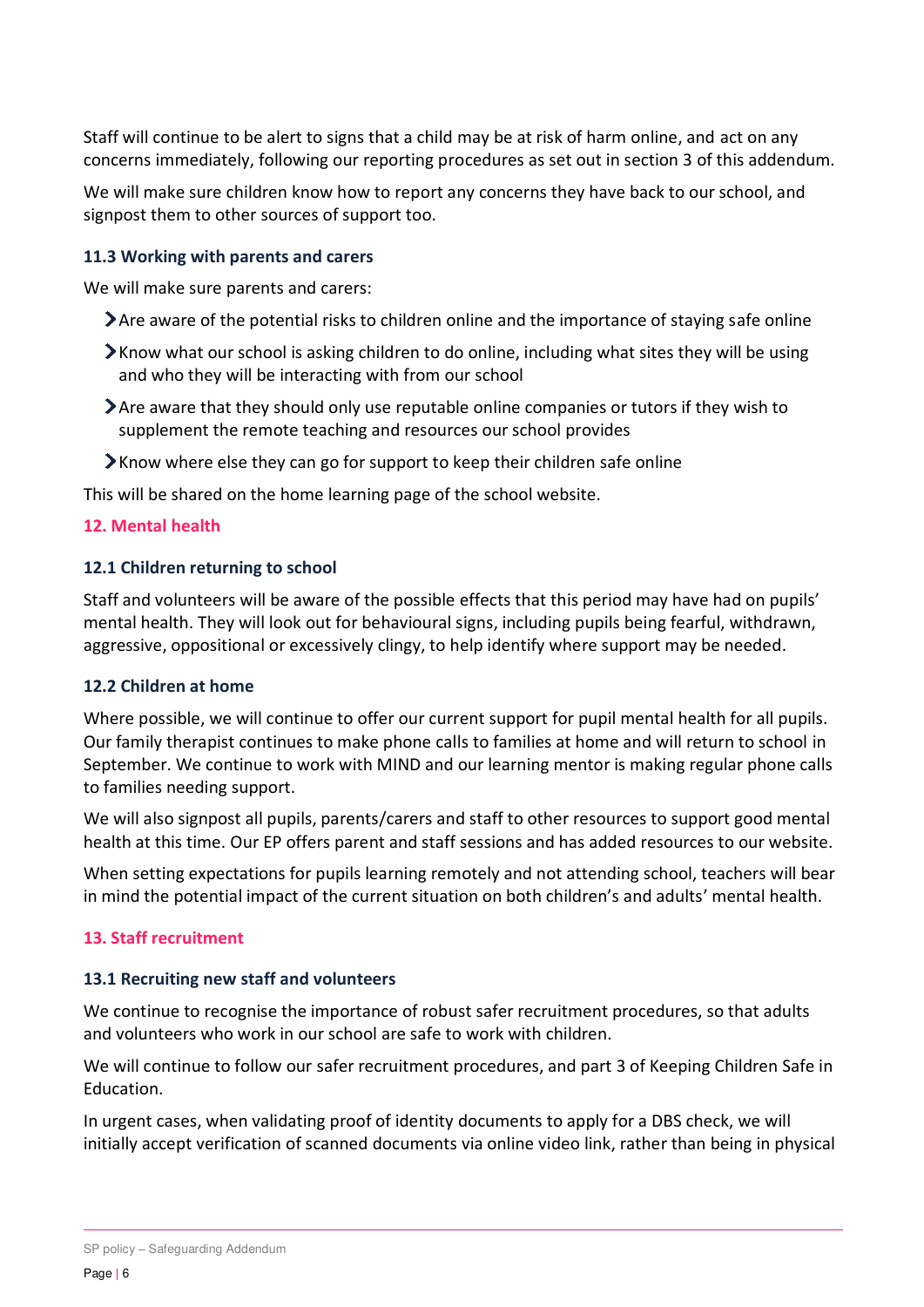possession of the original documents. This approach is in line with revised guidance from the [DBS.](https://www.gov.uk/government/news/covid-19-changes-to-dbs-id-checking-guidelines) New staff must still present the original documents when they first attend work at our school.

Similarly, temporary measures allow right to work checks to be carried out by verifying scanned documents on a video call. If we need to take this approach, we will follow [Home Office and](https://www.gov.uk/guidance/coronavirus-covid-19-right-to-work-checks)  [Immigration Enforcement guidance.](https://www.gov.uk/guidance/coronavirus-covid-19-right-to-work-checks)

We will continue to do our usual checks on new volunteers, and do risk assessments to decide whether volunteers who aren't in regulated activity should have an enhanced DBS check, in accordance with paragraphs 167-172 of Keeping Children Safe in Education.

## **13.2 Staff 'on loan' from other schools**

We will assess the risks of staff 'on loan' working in our school, and seek assurance from the 'loaning' school that staff have had the appropriate checks. We will not use outside staff unless absolutely necessary,

We will also use the DBS Update Service, where these staff have signed up to it, to check for any new information.

#### <span id="page-6-0"></span>**14. Safeguarding induction and training**

We will make sure staff and volunteers are aware of changes to our procedures and local arrangements.

#### **14.1 New and 'on loan' staff induction**

New staff and volunteers will continue to receive:

- A safeguarding induction
- A copy of our children protection policy (and this addendum)
- Keeping Children Safe in Education part 1

We will decide on a case-by-case basis what level of safeguarding induction staff 'on loan' need. In most cases, this will be:

- A copy of our child protection policy and this addendum
- Confirmation of local processes
- Confirmation of DSL arrangements

#### **14.2 DSL training**

The DSL (and deputy) may not be able to take part in training during this period. If this is the case, the DSL (and deputy) will continue to be classed as a trained DSL (or deputy) even if they miss their refresher training.

The DSL (and deputy) will do what they reasonably can to keep up to date with safeguarding developments, such as via safeguarding partners, newsletters and professional advice groups.

## <span id="page-6-1"></span>**15. Keeping records of who's on site**